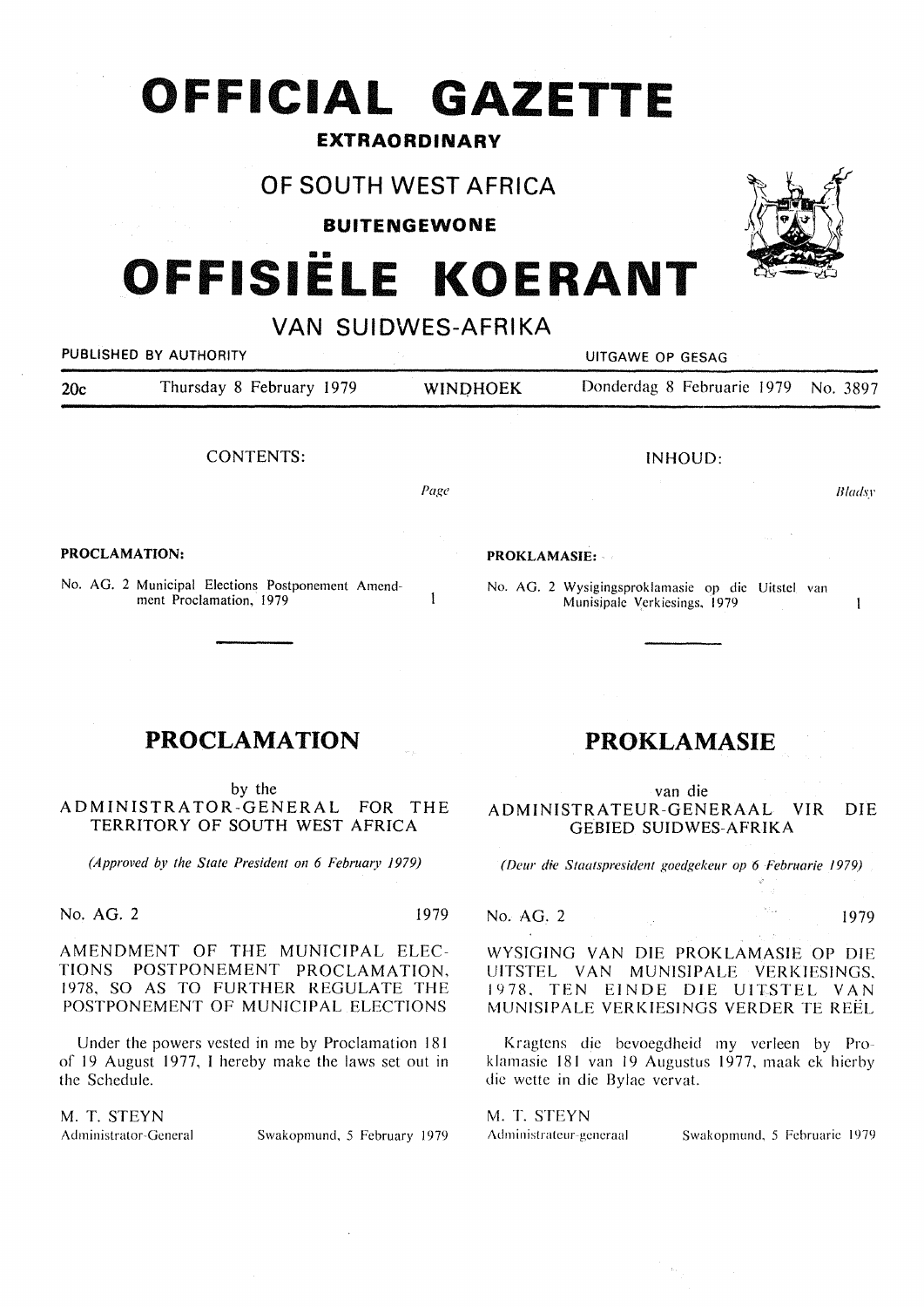#### SCHEDULE

Amendment of section 2 of Proclamation AG. 3 of 1978

I. Section 2 of the Municipal Elections Postponement Proclamation, 1978 (hereinafter referred to as the principal Proclamation), is hereby amended -

- (a) by the substitution in paragraph (a) for the expression "year 1978" of the expression "years" 1978 and 1979";
- (b) by the substitution in paragraph (b) for the expression "1979" of the expression "1980"; and
- (c) by the insertion in paragraph (c) after the expression "1978" of the expression "or the year 1979".

*Amendment of section 3 of Proclamation AG. 3 of 1978* 

2. Section 3 of the principal Proclamation is hereby amended by the substitution for the expression "1974" of the expression "1975".

Amendment of section 3bis of Proclamation AG. 3 of *I* 978, as inserted by section *I* of Proclamation AG. 36 of 1978 and substituted by section 1 of Proclamation AG. *79 q( /978* 

3. Section *3his* of the principal Proclamation is hereby amended

- (a) by the substitution in paragraph (b) of subsection (1) for the expression "1979" of the expression "1980"; and
- (b) by the substitution for subsection (2) of the following subsection:

" (2) Notwithstanding the provisions of subsection (2) of section 33 of the Ordinance the town clerk of  $-$ 

- (a) a municipality referred to in subsection (I) of this section shall, before 31 December 1978 and 31 December 1979, respectively:
- (b) any other municipality shall, before 31 December 1979,

and in the manner set out in subsection (I) of the said section 33 of the Ordinance make or cause to be made a supplementary voters' list containing the names of the persons who since the making of the main voters' list made out under section  $33(1)$  (a) of the Ordinance with a view to the general election that would have been held during 1978 or, before the commencement of the Municipal Elections Postponement Amendment Proclamation, 1979, during 1979 appear from their application forms or other information at

#### BYLAE

*Wysiging van artikel 2 van Proklamasie AG. 3 van 1978* 

I. Artikel 2 van die Proklamasie op die Uitstel van Munisipale Verkiesings, 1978 (hieronder die Hoofproklamasie genoem), word hierby gewysig  $-$ 

- (a) deur in paragraaf (a) die uitdrukking "jaar 1978" deur die uitdrukking "jare 1978 en 1979" te vervang;
- (b) deur in paragraaf(b) die uitdrukking "1979" deur die uitdrukking "1980" te vervang; en
- (c) deur in paragraaf (c) na die uitdrukking "1978" die uitdrukking "of die jaar 1979" in te voeg.

*IVysiging van artikel 3 van Proklamasie AG. 3 van 1978* 

2. Artikel 3 van die Hoofproklamasie word hierby gewysig deur die uitdrukking "1974" deur die uitdrukking "1975" te vervang.

*Wysiging van artikel 3bis van Proklamasie AG. 3 van 1978, soos ingevoeg deur artikel l van Proklamasie AG. 36 Pan 1978 en vervang deur artikel l van Proklamasie AG. 79 Pan 1978* 

3. Artikel *3bis* van die Hoofproklamasie word hierby gewysig  $-$ 

- (a) deur in paragraaf (b) van subartikel (I) die uitdrukking "1979" deur die uitdrukking "1980" te vervang: en
- (b) deur subartikel (2) deur die volgende subartikel te vervang:

" (2) Ondanks die bepalings van subartikel (2) van artikel 33 van die Ordonnansie moet die stadsklerk van -

- (a) 'n munisipaliteit bedoel in subartikel (I) van hierdie artikel voor, onderskeidelik, 31 Desember 1978 en 31 Desember 1979;
- (b) enige ander munisipaliteit voor 31 Desember 1979,

op die wyse uiteengesit in subartikel (I) van genoemde artikel 33 van die Ordonnansie 'n aanvullende lys van kiesers opstel of laat opstel van die name van die persone wat sedert die opstel van die hootlys van kiesers wat kragtens artikel 33( I) (a) van die Ordonnansie opgestel is met die oog op die algemene verkiesing wat gedurende 1978 of, voor die inwerkingtreding van die Wysigingsproklamasie op die Uitstel van Munisipale Verkiesings, 1979, gedurende 1979 gehou sou word, volgens hul aansoekvorms of ander in